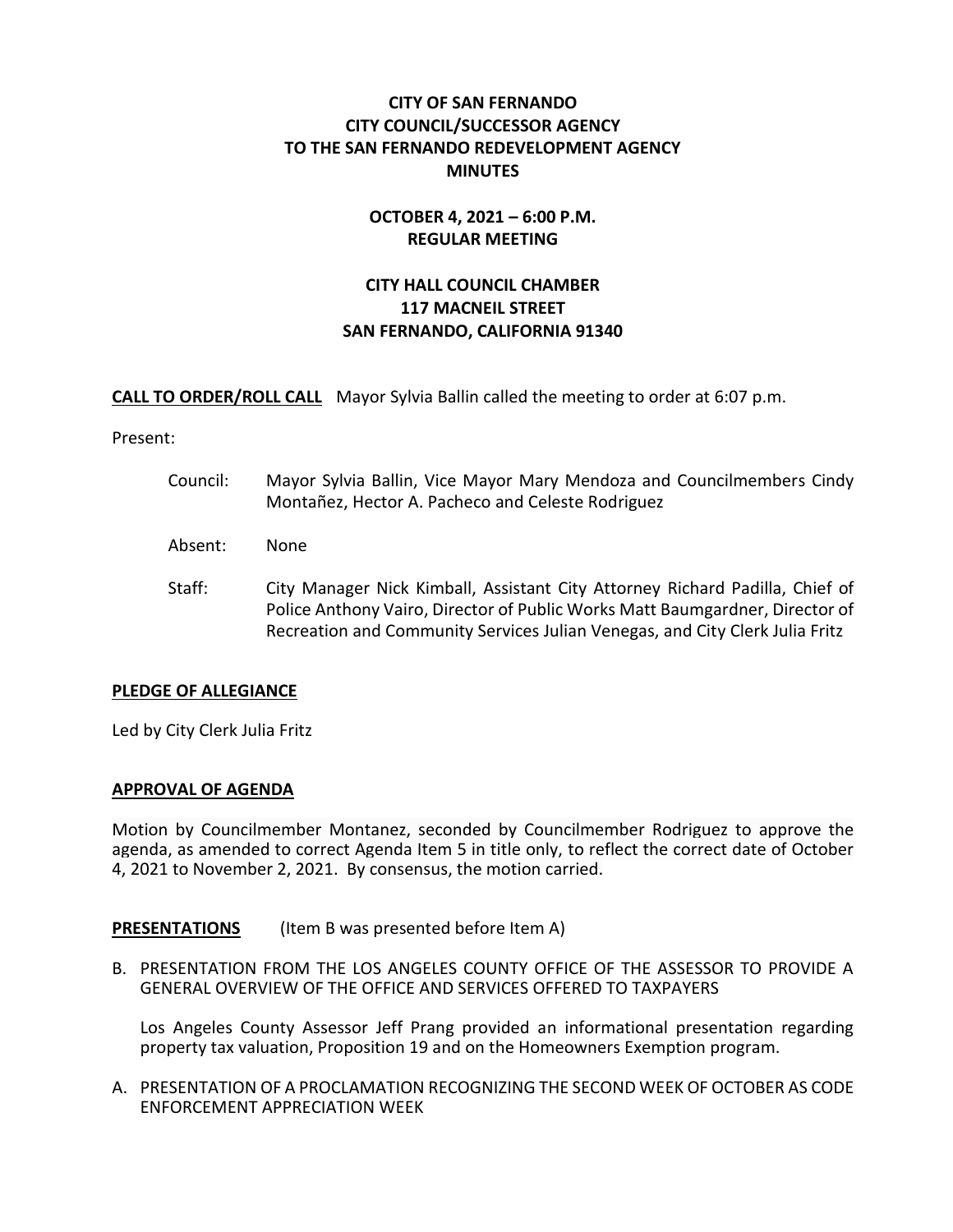## **PUBLIC STATEMENTS**

City Clerk Fritz read the following public comments submitted via email:

Liana Stepanyan, San Fernando Library Manager provided updates on programs offered at the library.

David Bernal, stated his support of Agenda Items 6 and 7 and opposed toe Agenda Item 9.

Angel Zobel Rodriguez, Education Commission Chair, spoke in support of Agenda Item No 5.

Julissa Hernandez, Field Representative from the office of Assemblymember Luz Rivas provided updates on community activities and the status of various assembly bills.

## **CONSENT CALENDAR**

Motion by Councilmember Montanez, seconded by Councilmember Rodriguez to:

- 1) CONSIDERATION TO APPROVE CITY COUNCIL MEETING MINUTES
	- a. AUGUST 16, 2021 REGULAR MEETING
	- b. SEPTEMBER 20, 2021 SPECIAL MEETING
- 2) CONSIDERATION TO ADOPT A RESOLUTION APPROVING THE WARRANT REGISTER
- 3) CONSIDERATION TO APPROVE A FIRST AMENDMENT TO THE PROFESSIONAL SERVICES AGREEMENT WITH TOM BROHARD AND ASSOCIATES FOR TRAFFIC ENGINEERING SERVICES
- 4) CONSIDERATION TO APPROVE AN AMENDMENT TO THE MASTER AGREEMENT WITH HINDERLITER, DE LLAMAS AND ASSOCIATES TO PROVIDE COVID-19 RELIEF AND ECONOMIC RECOVERY PROGRAM ADMINISTRATION SERVICES RELATED TO THE AMERICAN RESCUE PLAN ACT FUNDS

By consensus, the motioned carried.

## **ADMINISTRATIVE REPORTS**

5) CONSIDERATION AND ADOPTION OF A RESOLUTION TO CONTINUE REMOTE TELECONFERENCE MEETINGS OF THE CITY OF SAN FERNANDO'S LEGISLATIVE BODIES FOR A PERIOD OF 30 DAYS FROM OCTOBER 4, 2021 TO NOVEMBER 2, 2021 IN COMPLIANCE WITH GOVERNMENT CODE SECTION 54953(E) AND OTHER APPLICABLE PROVISIONS OF ASSEMBLY BILL 361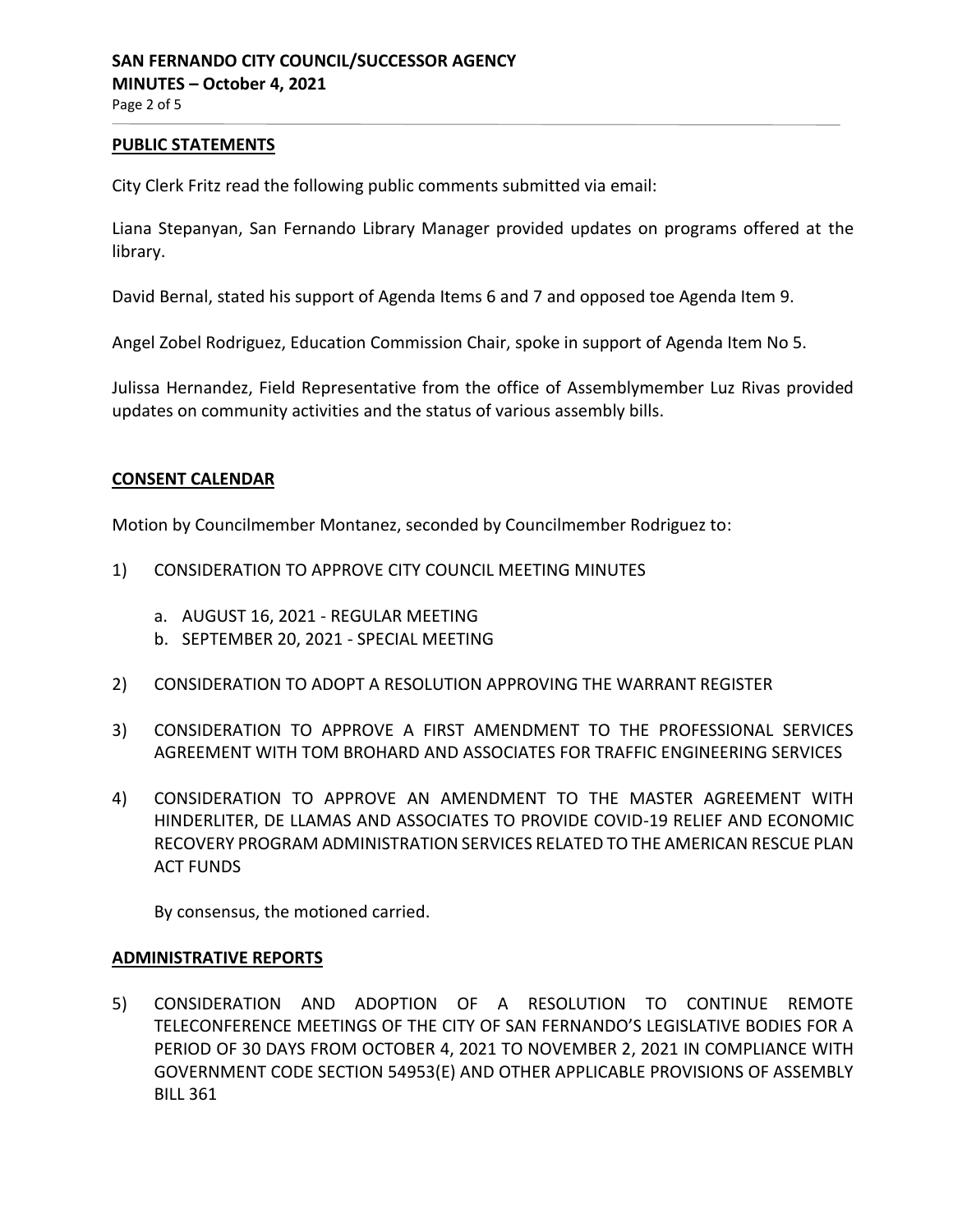Assistant City Attorney Richard Padilla presented the staff report and responded to Councilmember questions.

Motion by Mayor Ballin, seconded by Vice Mayor Mendoza to approve Option No. 2 and not adopt resolution and take no action and that the legislative body meetings will be required to comply with the requirements for public meetings (Pre-COVID-19 Pandemic), as amended to continue to allow the public the ability to teleconference, and revisit this matter at a future date uncertain.

The motion carries by the following vote:

| ROLL CALL |                                          |
|-----------|------------------------------------------|
| AYES:     | Rodriguez, Mendoza, Montañez, Ballin - 4 |
| NOES:     | Pacheco - 1                              |
| ABSTAIN:  | None                                     |
| ABSENT:   | None                                     |

Councilmember Montañez left the dais at 7:09 p.m. and stated she would be recusing herself from consideration of Agenda Item 6, due to a potential conflict of interest as TreePeople is her current employer.

6) DISCUSSION AND CONSIDERATION REGARDING A RECOMMENDATION FROM THE EDUCATION COMMISSION REQUESTING THE CITY COUNCIL TO CO-SPONSOR A WORKFORCE DEVELOPMENT PARTNERSHIP BETWEEN TREEPEOPLE AND AMERICORPS

Motion by Councilmember Rodriguez, seconded by Vice Mayor Mendoza to approve a cosponsorship to use the City's communication platforms, including the City website, social media, and email, to promote the workforce development partnership between TreePeople and AmeriCorps pursuant to City Council Resolution No. 6904.

The motion carried by the following vote:

| ROLL CALL |                                |
|-----------|--------------------------------|
| AYES:     | Rodriguez, Mendoza, Ballin - 3 |
| NOES:     | Pacheco - 1                    |
| ABSTAIN:  | None                           |
| ABSENT:   | Montañez $-1$                  |

Councilmember Montañez returned to the dais at 7:30 p.m.

7) DISCUSSION AND CONSIDERATION REGARDING APPROVAL OF A SAN FERNANDO BEAUTIFICATION PROGRAM

City Manager Kimball presented the staff report and responded to Councilmember questions.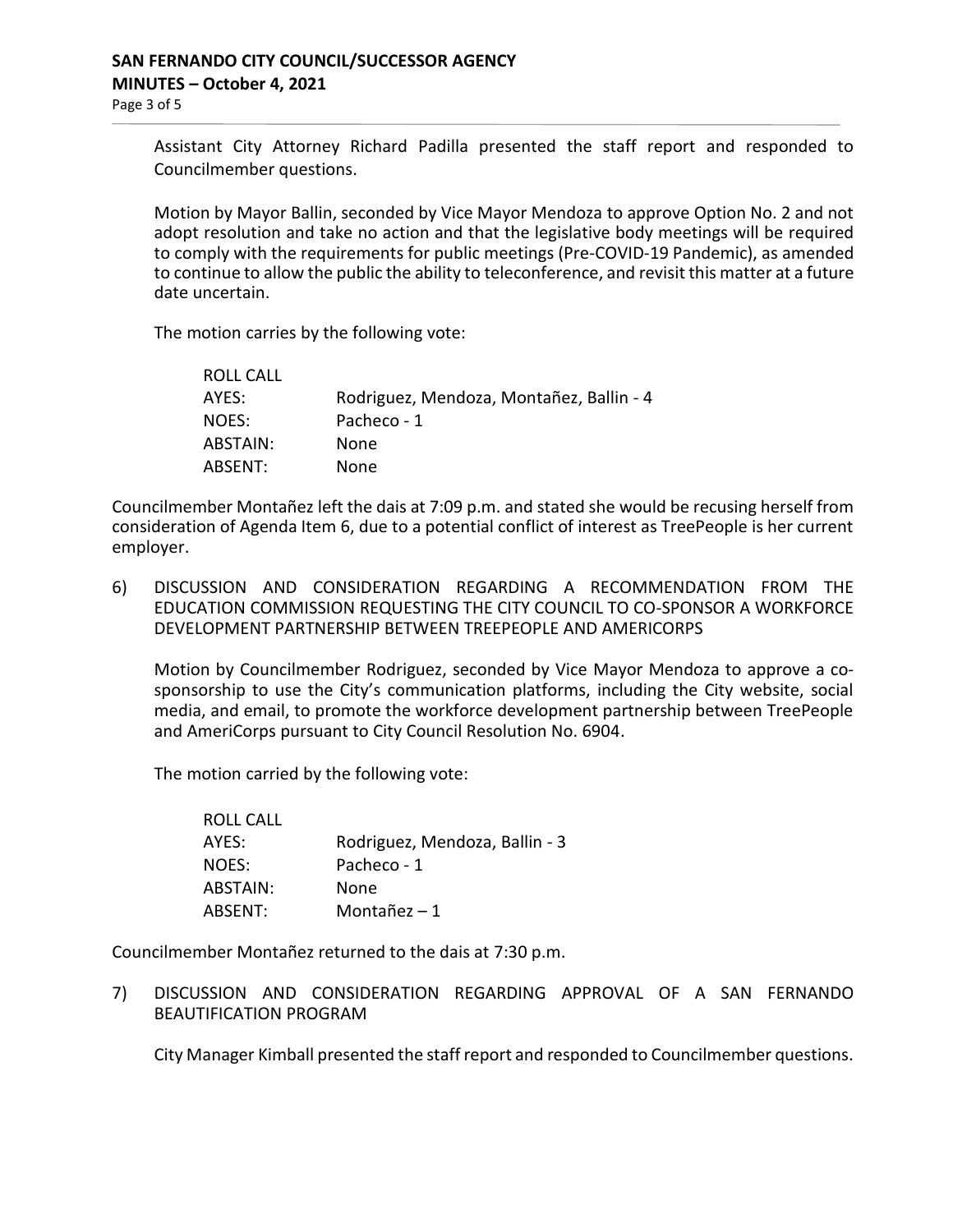Councilmembers stated their support or opposition to certain aspects of the proposed scope and elements of the beautification program and commented that the Beautification Program presented would be subject to ongoing changes and refinement, as a living document. There was general consensus from the Councilmembers in support of the program; however mentioned concerns over staff time and costs associated with the program.

There was a general consensus among the Councilmembers to direct staff to continue working with the Beautification Ad Hoc committee to move forward to include, but not limited to, certain clean up events and community outreach regarding property maintenance and to bring back an update from the Ad Hoc committee to the City Council to a date uncertain.

8) DISCUSSION AND CONSIDERATION OF RECOMMENDATIONS FROM THE PUBLIC SAFETY COMMISSION AD HOC COMMITTEE RELATED TO ESTABLISHING A PUBLIC SAFETY **COMMISSION** 

City Manager Kimball presented the staff report and responded to Councilmember questions.

There was a general consensus among the Councilmembers to direct staff to proceed with the necessary procedures towards establishing a Public Safety Commission, to include, but not limited to presenting the concept to the Transportation and Safety Commission for their recommendations, pending review by the incoming new Chief of Police, and bring back a staff report to the City Council for consideration at a future date to be determined.

## **STAFF COMMUNICATION INCLUDING COMMISSION UPDATES**

City Clerk Fritz provided updates to the Council Chamber audio and video upgrade project and mentioned the Education Commission would be presented Student of the Month recognitions at the next regular Council meeting.

Director of Public Works Baumgardner reported on a pop-up event at the San Fernando Mall and received numerous comment cards regarding the City's conceptual for finalization to prepare for submission of an application to apply for grant funds.

Director of Recreation and Community Services Venegas stated that he would be officially taking over the handling of the Education Commission beginning with the October 26, 2021 meeting.

Chief of Police Vairo announced that the National Night Out event (in-person) is being held tomorrow night and commented on attendance and event activities.

City Manager Kimball commented on the use of recent technology (Zoom) that assists staff with facilitating regular Ad Hoc committee meetings as well as providing the community with an additional option to interact with City staff.